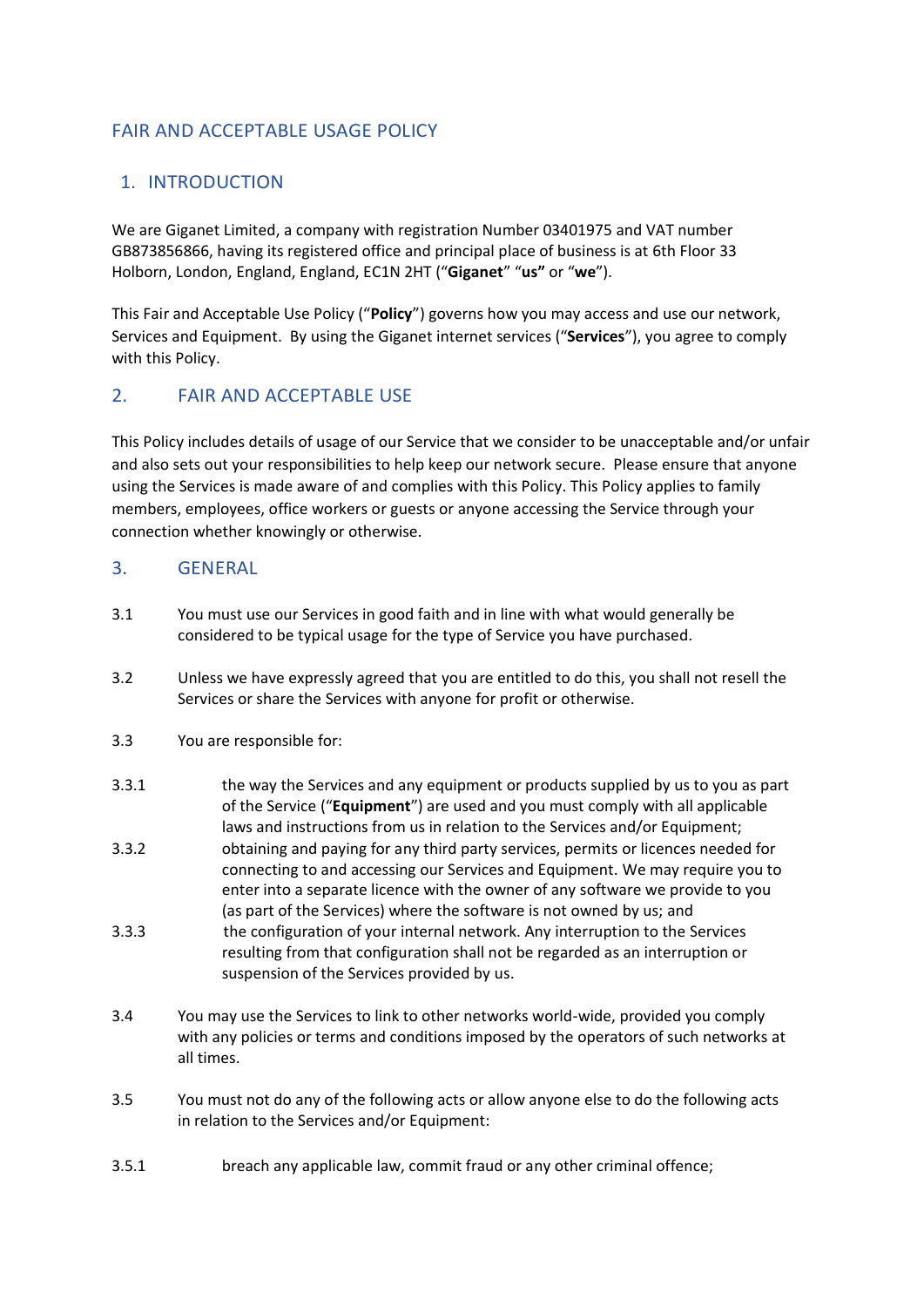3.5.2 send, receive, publish, post, distribute, disseminate, encourage the receipt of, upload, download, record, review, stream or use any material which is offensive, abusive, defamatory, indecent, obscene, unlawful, harassing or menacing or which results in a breach of the copyright, trademark, intellectual property, confidence, privacy or any other rights of any person;

3.5.3 cause annoyance, inconvenience or anxiety to anyone else;

- 3.5.4 send or provide unsolicited advertising or promotional material ("spam"), or, knowingly receive responses to any spam, unsolicited advertising or promotional material sent by any third party. Business customers are permitted to send marketing communications in accordance with the Privacy and Electronic Communications Regulations 2003 if sent in batches of no more than fifty (50) emails at any time, provided each individual campaign is sent to no more than five hundred (500) recipients, with no more than five (5) campaigns per month;
- 3.5.5 use the Services or equipment in a way which could harm the Services or equipment, or which could negatively affect our business or reputation or our other customers;
- 3.5.6 breach any third-party licences which apply to the Services or Equipment;
- 3.5.7 copy or modify any software unless you are legally allowed to;
- 3.5.8 carry out activities that are in breach of any other third party's rights, including downloading, installation or distribution of pirated software or other inappropriately licensed software, deleting any author attributions, legal notices or proprietary designations or labels in any file that is uploaded, or falsifying the origin or source of any software or other material;
- 3.5.9 circumvent any security measures relating to the Services;
- 3.5.10 perform any unauthorised IP or port multicasting, spoofing, broadcasting, vectoring, filtering translation or routing;
- 3.5.11 knowingly or negligently transmitting or uploading electronic material (including, without limit, files that contain viruses, corrupted files, or any other similar software or programmes) which are known or likely to cause, interrupt, damage, destroy or limit the functionality of any computer software, hardware or telecommunications Equipment owned by Giganet or its suppliers and providers or any third party;
- 3.5.12 carry out activities that invade another's privacy, cause annoyance, inconvenience or needless anxiety to any person;
- 3.5.13 do anything that may disrupt or interfere with Giganet's, its suppliers or provider's network or services or cause a host or any network to crash;
- 3.5.14 launch "denial of service" (DoS) attacks; "mail bombing" attacks; or "flooding" attacks against a host or network;
- 3.5.15 grant access to your Giganet Services to others not residing at the property at which these Internet services are provided;
- 3.5.16 circumvent the user authentication or security process of a host or network;
- 3.5.17 knowingly create, transmit, store or publish any virus, Trojan, corrupting programme or corrupted data;
- 3.5.18 monitor or record the actions of any person entitled using your connection without their knowledge or any person or thing outside of your premises including, without limitation, any public highway or roadway or another person's business premises; or
- 3.5.19 collect, stream, distribute or access any material that you know, or reasonably should know, cannot be legally collected, streamed, distributed or accessed.

#### 4. RESPONSIBILITY FOR USERS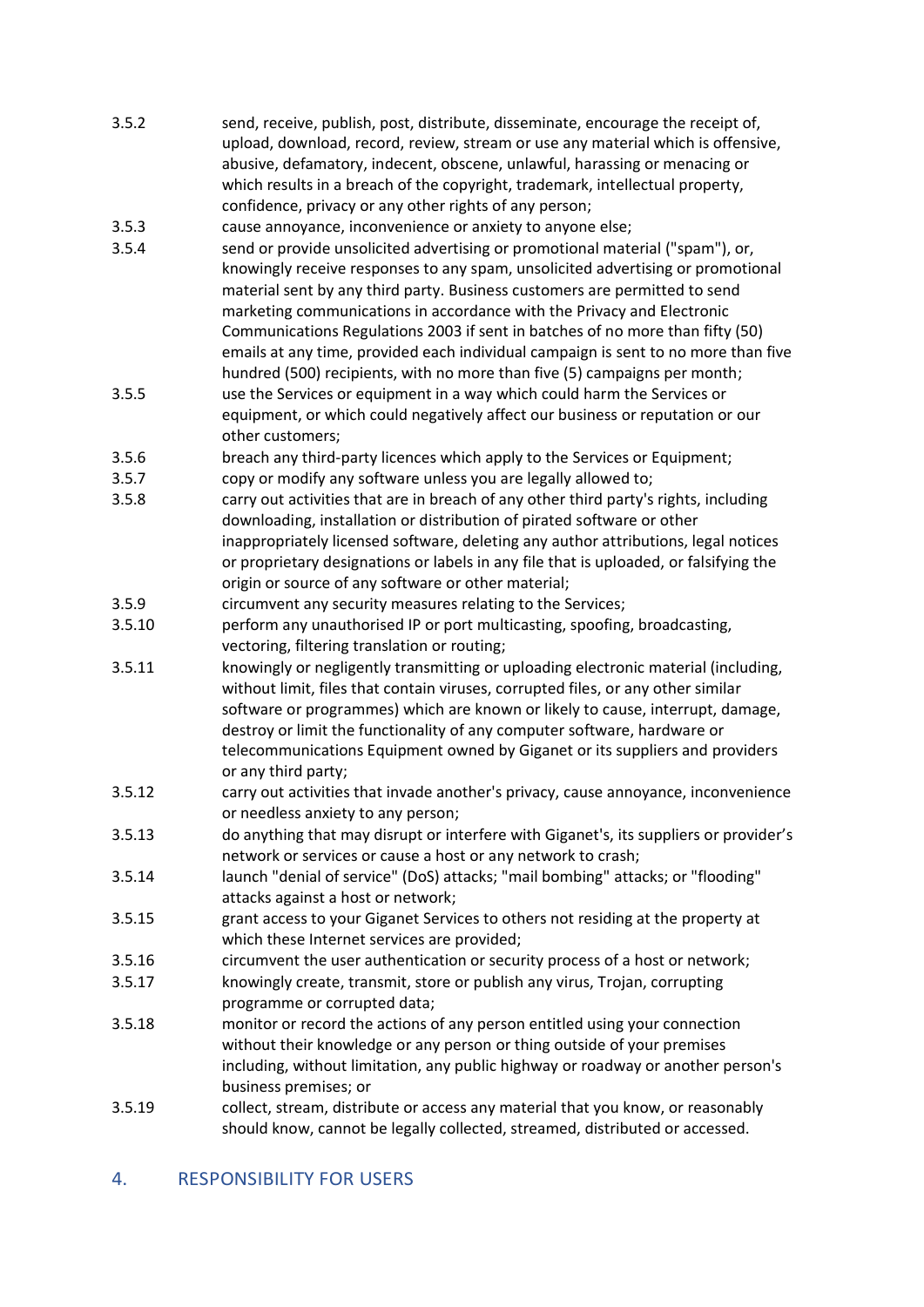- 4.1 As an account holder, you take full responsibility for the compliance with this Policy by both yourself and anyone using the Service via your account, whether or not things are done with your knowledge or consent. This means that as an account holder, you take full responsibility for any of the following in relation to your account:
- 4.1.1 any materials or content accessed or put on the Internet;
- 4.1.2 what anyone says or does om the Internet;
- 4.1.3 materials or data on equipment that are connected to our Services (see also the Security section below); and
- 4.1.4 websites or pages posted on the internet using our Services.
- 4.2 You can take steps to help prevent other people using your account without your knowledge or consent by complying with the Security requirements set out below.

### 5. SECURITY

- 5.1 You are responsible for taking all reasonable steps necessary to prevent unauthorized third-parties obtaining access to the network, any computer hardware or devices, or any software, systems or applications you use or any other services accessed by you. You are responsible for making sure any computer hardware or devices, any software, systems or applications you use, or any other services accessed by you use are properly secure and password protected with up- to-date and running security software. The reference to devices includes, but is not limited to PCs, tablets, laptops, mobile handsets, printers, any home or business devices and games consoles.
- 5.2 You must keep all passwords and usernames secure and confidential and not make them available to other people or change them without our permission. You must tell us immediately if your username or password becomes known to someone else. If we have reason to be concerned about access to your account, we may change or suspend your password and username from time to time and we will let you know if we do so.
- 5.3 You agree that Giganet is not responsible for any of your activities in using the network. It is your responsibility to determine whether any of the content accessed via Giganet's Internet service is appropriate for children or others in your premises to view or use. It is not Giganet's responsibility to filter or make provisions to restrict access to certain websites some may find offence.
- 5.4 You must keep copies of your own data. We are not responsible for any loss or corruption of your files or data.

### 6. EXCESSIVE USE

- 6.1 Our residential Service is only to be used for private, personal, and legitimate consumer use, and not for business, commercial or web hosting use other than for home working.
- 6.2 Regardless of which type of service you purchase from us, you must not make excessive use of our Service by, for example, sending or receiving large volumes of email or excessively large email attachments, downloading large volumes of data including video, TV and/or carry out video streaming, where doing so will place unusual burdens on our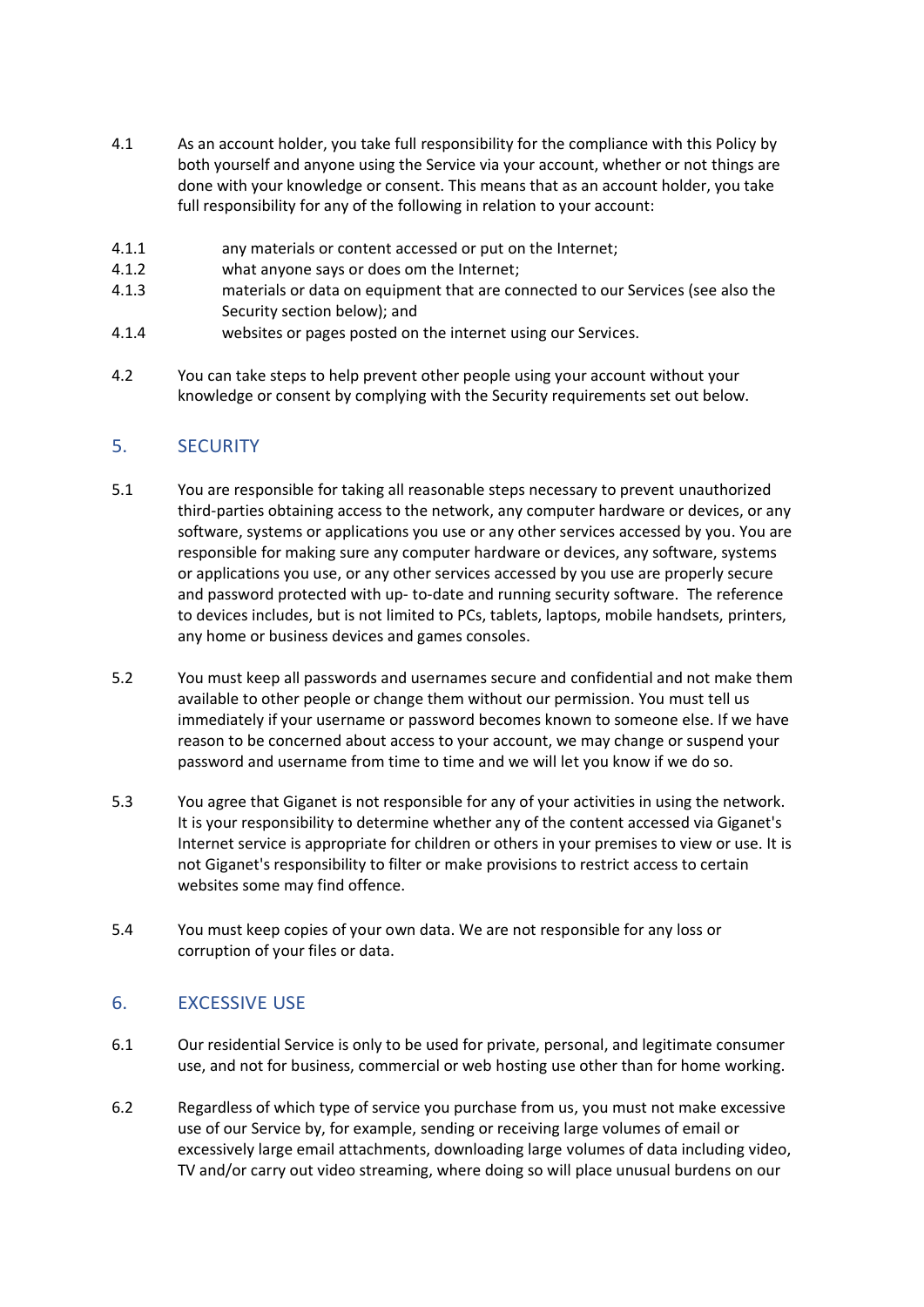network, detrimentally affect other customers usage of our Network and/or which will result in our network being degraded. If your use of our Service is excessive that results in any of these occurring as determined by us, we may notify you of the excessive use and ask you to reduce your usage.

6.3 In more serious cases and/or where you are unable to immediately reduce your usage to acceptable levels, we may limit your network activity or suspend or terminate your Service and may also charge you a reasonable amount for your excess usage.

**Note:** Unless otherwise stated on the Giganet Ethernet circuit agreement order form, ethernet internet circuits provided to business customers are usually provided without any specific data transfer limit, i.e., their usage is unmetered and uncapped. Ethernet circuits are provided with a set committed data rate means the dedicated level of symmetrical bandwidth over an Ethernet Circuit measured in Mbps ("**CDR**"). Customers can use the Service as much or as little as they wish subject to complying with the terms of this Policy and provided, they stay within the CDR of the provided Service.

#### 7. EMAIL

7.1 We reserve the right to block any E-mails passing through out network that have the characteristics of Spam email. We may contact you to inform you if your emails have been classified as Spam and any spamming activities made by you may result in a suspension or termination of Service.

#### 8. OTHER WEBSITES AND SERVICES

- 8.1 The use of our Service or website may result in you using other websites and or services that we do not own or operate. You must follow the acceptable use, privacy policies and other terms and conditions set by the operators of those websites or services. We aren't responsible or liable for the content of any other person's website, platform, apps or services or the use of them by you, even if there's a link to them from our website.
- 8.2 If we identify that device on the end of your connection are causing significant impact to our Service because they have been accessed by others and used to distribute malicious software or other forms of abuse, we reserve the right to suspend or disconnect your Service without notice.
- 8.3 We are under no obligation to monitor the legality of your Service or to acknowledge any responsibility for your actions or inactions.

### 9. PARENTAL CONTROLS

- 9.1 You must decide whether any content or communications you access using our Services is appropriate for children or others at your premises to view or use. You are responsible for setting parental controls or any other controls available for the Service and keeping them up to date. When parental controls are on:
- 9.1.1 we limit access to websites we or our supplier believe should be blocked because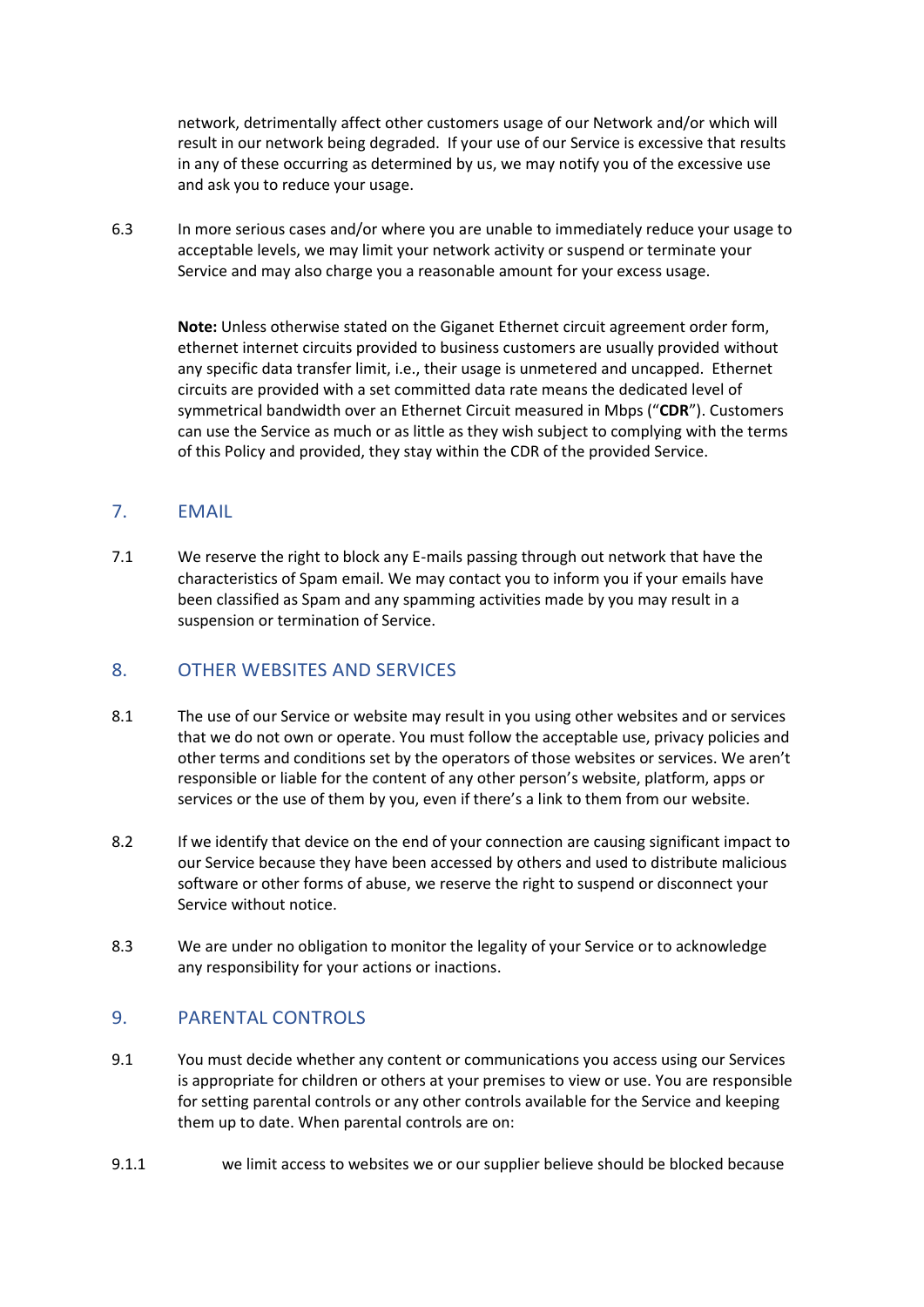they may be unsafe or unsuitable for you to view or access based on the choices you have made; and

- 9.1.2 websites are sorted for blocking by us or our suppliers. We are not responsible for categorising websites or for you always being able to go to websites which aren't blocked.
- 9.2 Giganet supports the Internet Watch Foundation (IWF). The IWF is the UK hotline for the public to report potentially illegal website content relating to child abuse, together with material of an unlawful nature. For more information about the IWF and its services please visit [http://www.iwf.org.uk.](http://www.iwf.org.uk/)

#### 10. YOUR RESPONSIBILITY

- 10.1 If you become aware of any violation of this Policy by any person, including anyone accessing the Service through your account, you are required to notify us.
- 10.2 In addition, you are responsible for notifying us immediately if you become aware of any other event that may negatively affect our network, including but not limited to, any threatened "denial of service" attack, unauthorised access, or other security events.
- 10.3 To report any such illegal or unacceptable use of Giganet Services, please send an email t[o abuse@Giganet.uk](mailto:abuse@Giganet.uk)

#### 11. THE ACTIONS WE CAN TAKE

- 11.1 If you have breached this Policy, we will look into the matter and contact you to find out more about what is going on or to share our concerns and/or to give you a formal warning.
- 11.2 In more serious cases, we will suspend or terminate the Service and/or pass any information to law enforcement agencies where we believe it is reasonable to do so.
- 11.3 We will generally attempt to notify you of any activity which it deems to be in violation of the Policy and will request that you take whatever steps necessary to cease such activity. However, we reserve the right to restrict, suspend or terminate your access to the Service without notification.
- 11.4 You agree that we may scan any IP addresses allocated to you for anything which may present a potential risk to our network or to other internet users.

#### 12. APPLICABLE LAW

- 12.1 Your Agreement with us is made under English and Welsh law. If a dispute arises that we cannot settle between us, despite following our Complaints Code, it will ultimately be decided in the English and Welsh courts.
- 12.2 You agree acknowledge that other national or international laws may be applicable. A violation of these laws also constitutes a violation of this Policy entitling us to take the steps described in the 'Actions we can take' section above. For example, in the case of